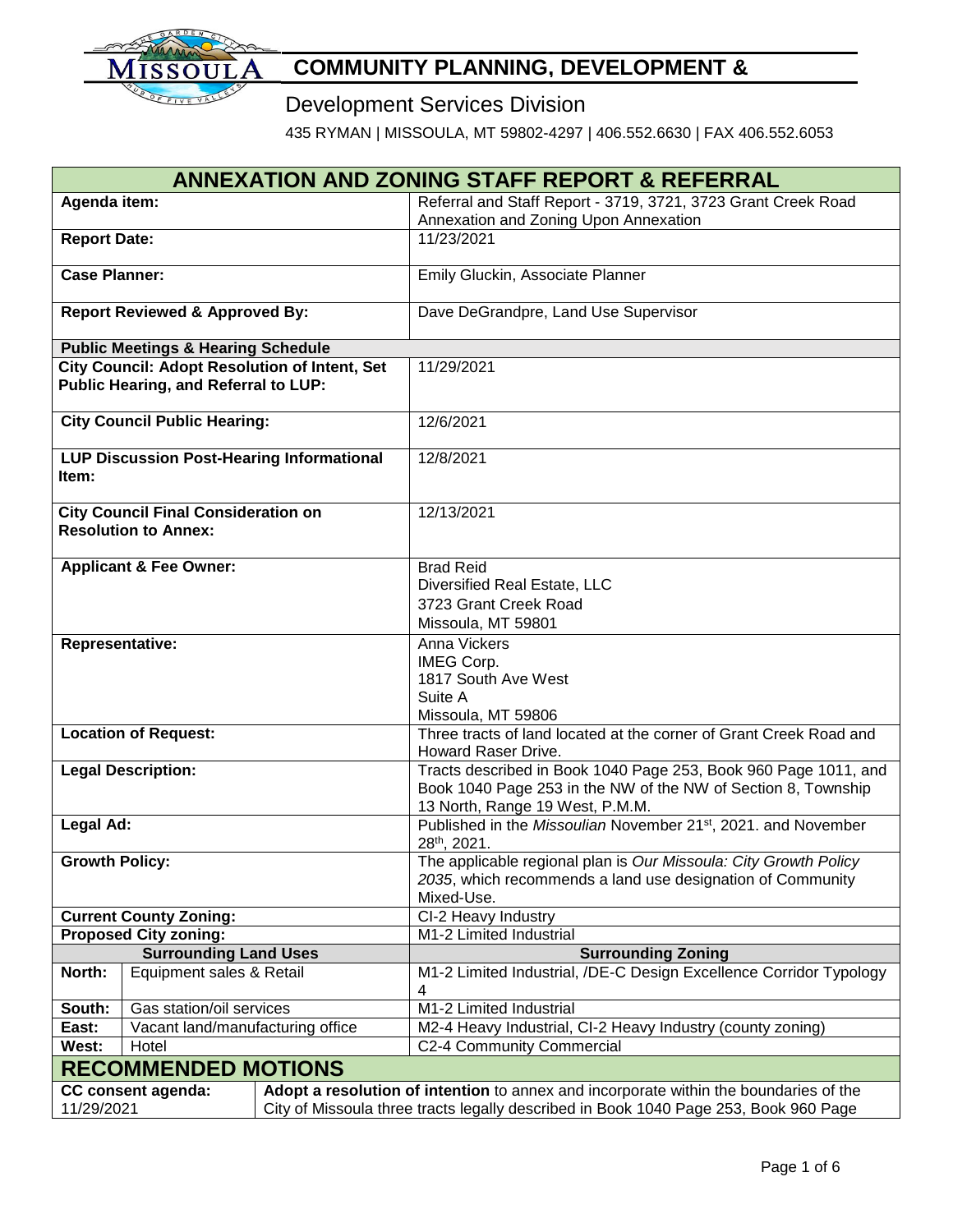|                                              | 1011, and Book 1040 Page 253 in the NW of the NW of Section 8, Township 13 North,<br>Range 19 West, P.M.M. and zone upon annexation to M1-2 Limited Industrial, based on<br>the findings of fact in the staff report, subject to the recommended conditions of annexation<br>approval; set the public hearing for December 6 <sup>th</sup> , 2021; and refer this item to the Land Use<br>& Planning Committee on December 8th, 2021.                                            |
|----------------------------------------------|----------------------------------------------------------------------------------------------------------------------------------------------------------------------------------------------------------------------------------------------------------------------------------------------------------------------------------------------------------------------------------------------------------------------------------------------------------------------------------|
| $CC$ $p/h$ :<br>12/6/2021                    | No motion – public hearing, presentation, and City Council discussion. No motion until<br>final consideration.                                                                                                                                                                                                                                                                                                                                                                   |
| LUP:<br>12/08/2021                           | No motion - discussion only, post-public hearing informational item.                                                                                                                                                                                                                                                                                                                                                                                                             |
| <b>CC final consideration:</b><br>12/13/2021 | Adopt/Deny a resolution to annex to annex and incorporate within the boundaries of the<br>City of Missoula three tracts legally described in Book 1040 Page 253, Book 960 Page<br>1011, and Book 1040 Page 253 in the NW of the NW of Section 8, Township 13 North,<br>Range 19 West, P.M.M. and zone upon annexation to M1-2 Limited Industrial, based on<br>the findings of fact in the staff report, subject to the recommended six (6) conditions of<br>annexation approval. |

# **I. RECOMMENDED CONDITIONS**

- 1. The petitioner shall install a fire hydrant adjacent to the northeast corner of the subject property as shown in the Water Systems Map Exhibit prior to new combustible construction or included in an improvements agreement guaranteed with financial security and installed within twelve (12) months of annexation, whichever occurs first, subject to the review and approval of City Fire and City Public Works and Mobility.
- 2. The petitioner shall connect to city water and city sewer and abandon the existing private well and septic system prior to occupancy of the new addition or included in an improvements agreement guaranteed with financial security and installed within twelve (12) months of annexation, whichever occurs first, subject to the review and approval of City Public Works and Mobility.
- 3. The petitioner shall install end curb and gutter improvements and an ADA compliant crosswalk and curb ramp on Howard Raser Drive at the point of curvature of the new southwest curb radius to connect with the existing curb ramp across Grant Creek Road prior to occupancy of the new addition or included in an improvements agreement guaranteed with financial security and installed within twelve (12) months of annexation, whichever occurs first, subject to the review and approval of City Public Works and Mobility.
- 4. The petitioner shall install half street improvements on Grant Creek Road to include sidewalk, boulevard, curb and gutter, and asphalt bike lane and drive lane, prior to occupancy of the new addition or included in an improvements agreement guaranteed with financial security and installed within twelve (12) months of annexation, whichever occurs first, subject to the review and approval of City Public Works and Mobility and City Parks and Recreation.
- 5. The petitioner shall construct the driveway entrance to the property on Grant Creek Road as a commercial entrance prior to occupancy of the new addition or included in an improvements agreement guaranteed with financial security and installed within twelve (12) months of annexation, whichever occurs first, subject to the review and approval of City Public Works and Mobility.
- 6. The petitioner shall execute a waiver of SID for future improvements and maintenance to Howard Raser Drive and Grant Creek Road, including but not limited to the installation of paving, drainage facilities, curbs and gutters, traffic control devices, motorized and nonmotorized facilities, and street widening, subject to the review and approval of the City Attorney and City Public Works and Mobility, prior to the effective date of the annexation, to be filed with the Missoula County clerk and recorder.

## **II. PROJECT SUMMARY**

## **Introduction**

- 1. City of Missoula Development Services received Petition Number 10100 from Anna Vickers of IMEG Corp., on behalf of Diversified Plastics, Inc., requesting annexation into the City of Missoula and zoning upon annexation to M1-2 Limited Industrial for three parcels with a combined 3.32 acres located at 3719, 3721, and 3723 Grant Creek Road.
- 2. The subject parcels currently contain four (4) existing buildings in which general manufacturing activities take place, including urethane manufacturing and injection molding.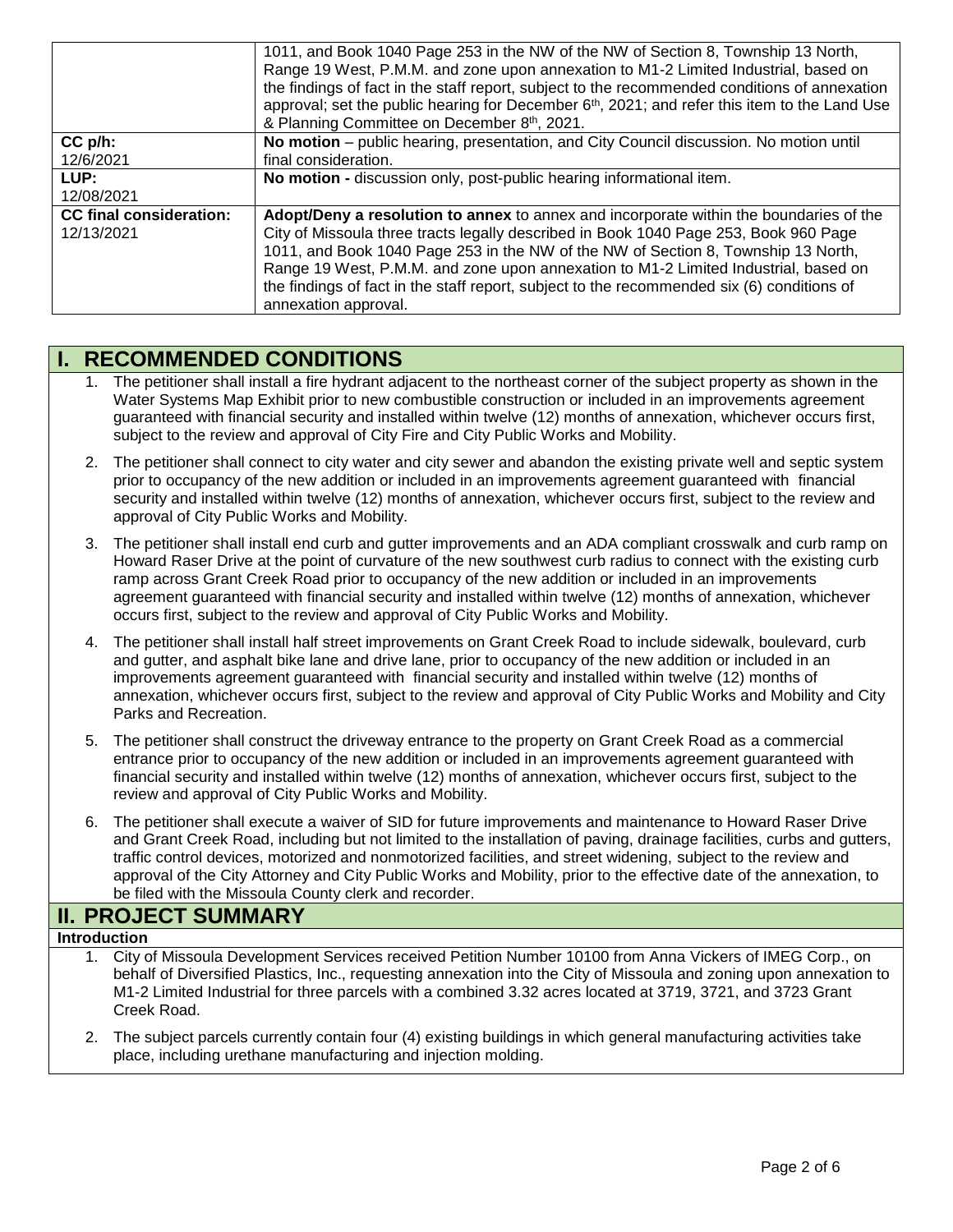- 3. Following the proposed annexation, the applicant intends to construct a building addition that connects two buildings on the two northern parcels, as well as improvements to the parking area including the provision of 47 parking spaces and landscaping.
- 4. The applicant requests annexation into city limits in order to allow the site to have access to city water and sewer. The proposed expansion of the buildings will require the site to have fire sprinklers. Therefore access to City water is necessary.
- 5. Upon annexation, the subject properties would become part of City Council Ward 2 and the Grant Creek Neighborhood Council.

#### **Annexation Policy**

- 6. The subject property is part of Annexation Area "A" on the City Annexation Policy Map. Areas designated as Annexation Area "A" largely meet the guidelines of the City's Annexation Policy. Per the City Annexation Policy, the City should prioritize the annexation of areas located within Annexation Area "A".
- 7. The subject parcels are wholly surrounded by City limits. Per the Annexation Policy, the City should prioritize the annexation of properties that would fill in gaps left by previous annexations that created islands, and other types of non-contiguous boundaries. This annexation will eliminate an island and create a contiguous boundary.
- 8. The subject property is inside the Urban Growth Area, the Utilities Service Area, and the Air Stagnation Zone. Per the City Annexation Policy, the City should prioritize the annexation of areas located within the Utilities Services Area.

#### **Road Improvements, Transit, and Utility Infrastructure**

- 9. Per the City Annexation Policy, the City should prioritize the annexation of areas that meet current City standards, including water, sewer, and transportation infrastructure.
- 10. City water and sanitary sewer utilities are currently available adjacent to the property on Howard Raser Drive. The subject parcels are not connected to City water and sewer, and currently use a private well and septic system. Staff recommends a condition of approval requiring connection to City water and sewer and abandonment of the current private well and septic utilities to occupancy of the new addition or within twelve (12) months of annexation, whichever comes first, subject to the review and approval of City Public Works and Mobility.
- 7. A fire hydrant currently exists on the corner of Howard Raser Drive and Reserve Street. As part of the annexation application, the applicant is proposing the installation of a new fire hydrant adjacent to the subject property at the corner of Howard Raser Drive and Grant Creek Road. Staff recommends a condition of approval requiring the applicant to install a fire hydrant as shown in the approved Missoula Water System Map Exhibit prior to new combustible construction or within twelve (12) months of annexation, whichever comes first, subject to the review and approval of City Fire and City Public Works and Mobility.
- 11. The subject parcels have frontage along Grant Creek Road, which is functionally classified as an urban collector, and Howard Raser Drive, which is functionally classified as a local collector. Both sections of the roads that abut the parcels have been previously annexed into city limits.
- 12. The current standards for collectors call for an 80-foot right-of-way, a 41-foot street width (31-foot with turn lane), 10' lane width, 5-foot sidewalk, 7-foot boulevard width, and 5-foot bike lanes. Howard Raser Drive and Grant Creek Road do not currently meet these standards, therefore staff recommends conditions of approval that reflect the required improvements that would bring the streets in closer compliance with City standards.
- 13. A curbside sidewalk exists adjacent to the subject parcels on Howard Raser Drive. There are no pedestrian facilities on Grant Creek Road adjacent to the subject parcels.
- 14. There are no bicycle facilities adjacent to the subject parcels.
- 15. The subject parcels are located within a quarter mile of a bus stop for the Mountain Line Route 11 that provides service on a limited schedule between downtown Missoula and Missoula International Airport. The subject parcels are located within the Missoula Urban Transportation District.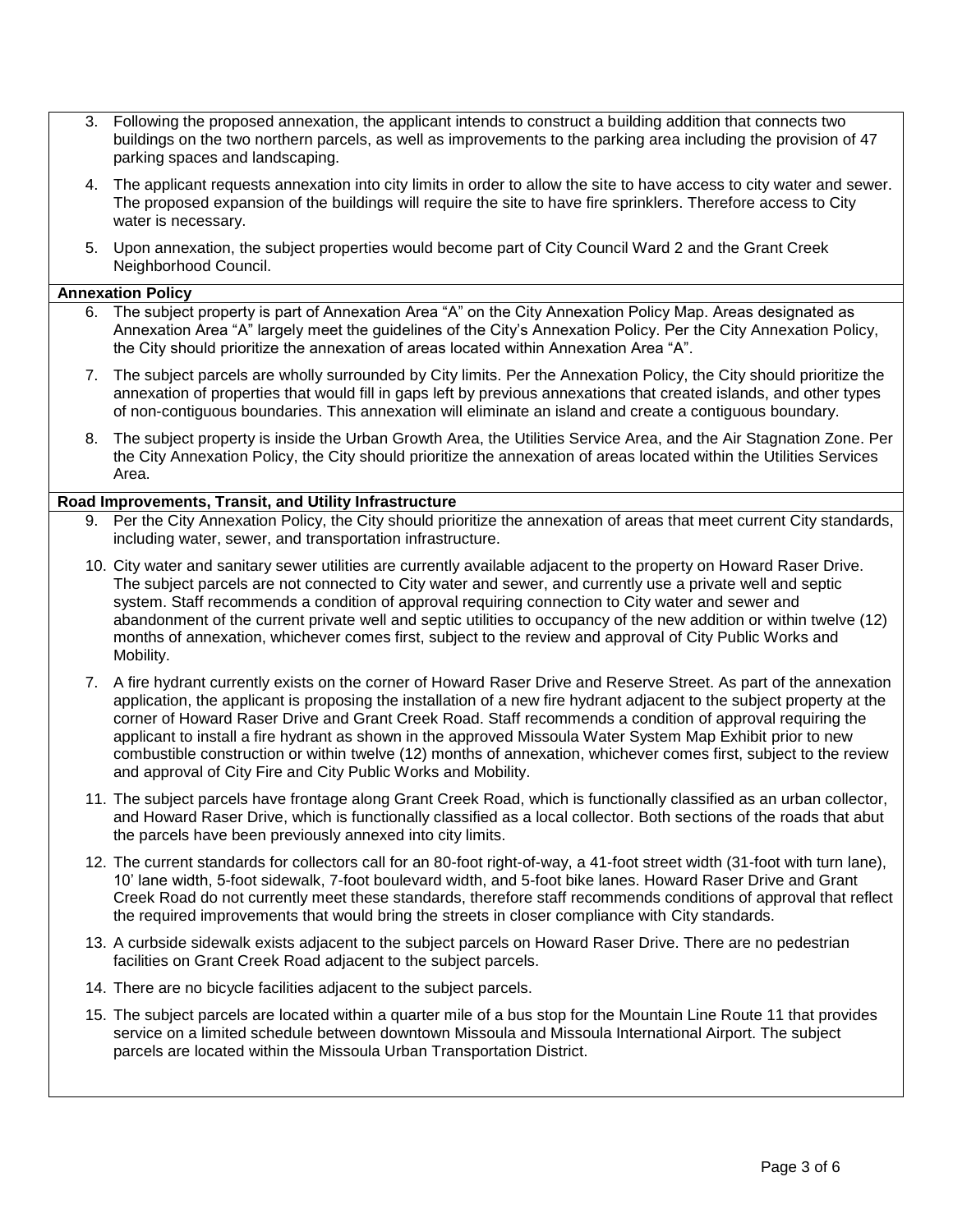### **Growth Policy & Zoning**

- 16. Per the City Annexation Policy, any annexation by the City should be guided by the current City Growth Policy and include land uses which help sustain city services.
- 17. The applicable regional plan is the *Our Missoula 2035 City Growth Policy*, which recommends a land use designation of Community Mixed-Use on the Future Land Use Map. Land use designations are general and cover broad areas of the community. The Future Land Use Map does not always represent existing uses but does reflect uses that are desired and will implement land use recommendations in the plan.
- 18. Areas designated Community Mixed-Use are identified as areas providing basic employment and services integrated with main transportation corridors including public transit and active transportation system, where City services and infrastructure are readily available. A broad range of functions including retail, education, financial institutions, professional and personal services, offices, residences, and general service activities typify these areas.
- 19. The Growth Policy indicates that the following districts are most closely aligned with the Community Mixed-Use designation: C1-4 Neighborhood Commercial, C2-4 Community Commercial, and M1R-2 Limited Industrial and Residential.
- 20. The subject property is located within the Reserve Street District of the *North Reserve Scott Street Master Plan* area. The Reserve Street District is intended for a mix of corridor retail uses included hotels, dining, entertaining, and office areas. The subject parcel is identified with a recommended land use of Transitional Commercial, which is intended to accommodate office and corridor retail uses, as well as upper floor residential units.
- 21. The *North Reserve Scott Street Master Plan* recommends specific right-of-way improvements and modifications to Howard Raser Drive, Grant Creek Road, and the intersection of the two streets. Staff recommends a condition of approval requiring the petitioner to execute a waiver of SID for future improvements and maintenance to Howard Raser Drive and Grant Creek Road in alignment with City policies for the area.
- 22. The current Missoula County zoning of the property is CI-2 Heavy Industry. This County zoning district allows commercial and industrial uses such as heavy manufacturing, processing, fabrication, and assembly of products or materials.
- 23. The proposed zoning upon annexation for the subject parcels is M1-2 Limited Industrial. A number of commercial, general industrial, and agricultural uses are permitted in this district, including general manufacturing. Residential uses are not permitted.
- 24. Per, Title 20.85.040.I.2.a, the zoning district classification assigned at the time of annexation must authorize land uses comparable to the land uses authorized under the County zoning classification that applied to the property immediately before it was annexed into the City. M1-2 Limited Industrial and CI-2 Heavy Industry are comparable zoning districts in terms of allowed uses.

#### **Statutory Requirements**

- 25. The City will meet the statutory requirements for a petition method of annexation in regards to MCA 7-2-4601 4625 and the MMC 20.85.040(I)(2) by considering the petition, adopting a resolution of intent, scheduling a public hearing regarding the zoning upon annexation, and advertising public notice for at least 15 days prior to the public hearing with the appropriate recommended zoning. The final step for council will be to adopt a resolution to adopt or deny the annexation request.
- 26. Section 7-2-4211 MCA requires municipalities to include the full width of any public street or road right-of-way that are adjacent to the property being annexed.
- 27. The adjacent public rights-of-way for Grant Creek Road and Howard Raser Drive have already been annexed into the City of Missoula.

### **Zoning Upon Annexation**

28. MCA 76-2-303 allows a municipality to conduct a hearing on the annexation in conjunction with a hearing on the zoning of the property proposed for annexation. Title 20 Zoning Ordinance, Section 20.85.040(I)(2) outlines the three review criteria taken from MCA 76-2-303 which may be considered for zoning upon annexation. The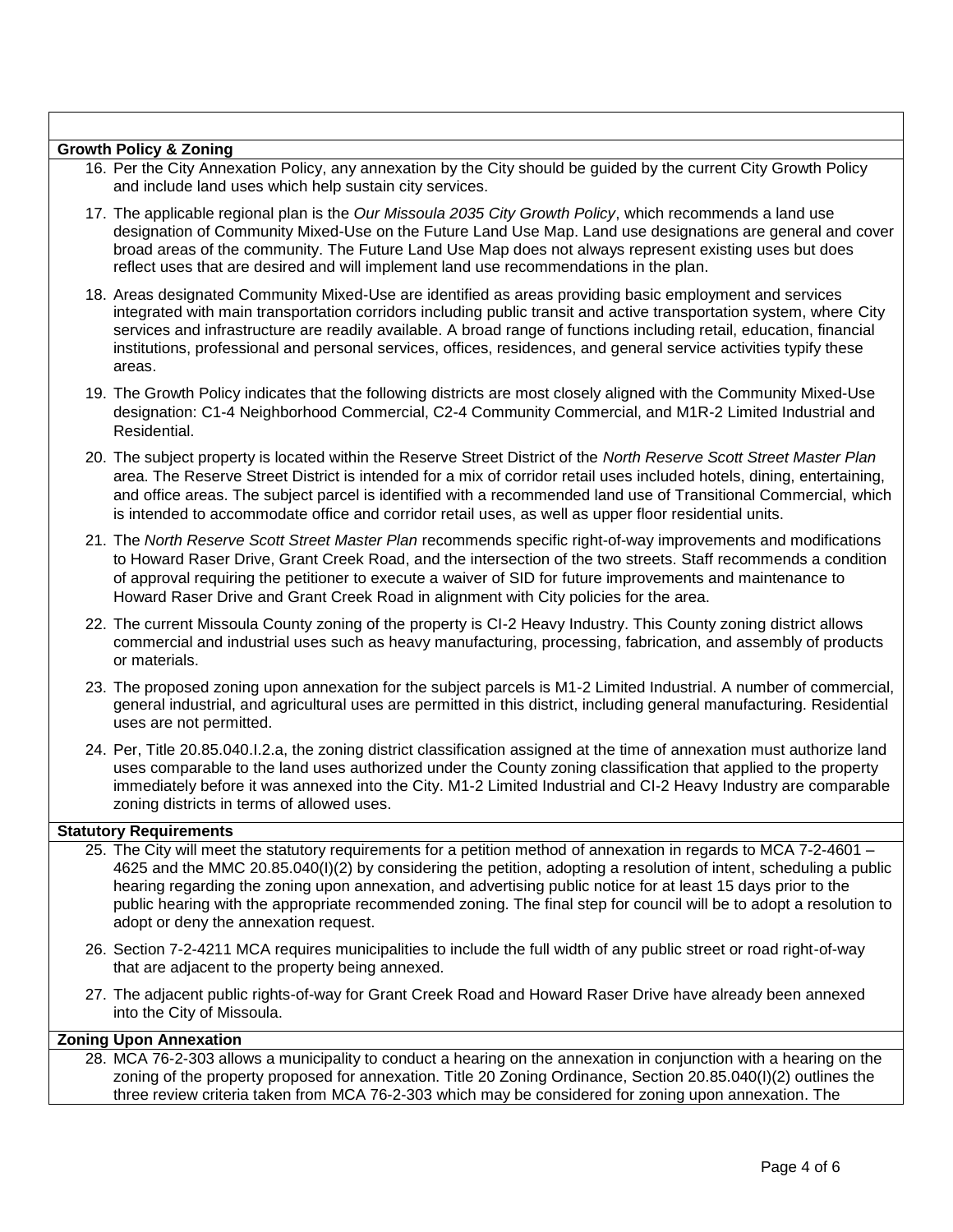|                                                                                                                                                    |                          | following are the three criteria from Title 20 and staff's assessment as to whether the annexation complies with<br>the criteria. An annexation must comply with at least one of the criteria. The zoning district classification assigned<br>at the time of annexation must:             |  |  |  |
|----------------------------------------------------------------------------------------------------------------------------------------------------|--------------------------|-------------------------------------------------------------------------------------------------------------------------------------------------------------------------------------------------------------------------------------------------------------------------------------------|--|--|--|
|                                                                                                                                                    |                          | a. Authorize land uses comparable to the land uses authorized under the County zoning<br>classification that applied to the property immediately before it was annexed in the City;                                                                                                       |  |  |  |
|                                                                                                                                                    | <b>Staff Assessment:</b> |                                                                                                                                                                                                                                                                                           |  |  |  |
|                                                                                                                                                    |                          | The current Missoula County zoning classification is CI-2 Heavy Industry. Land uses permitted in<br>this district include commercial and industrial uses such as heavy manufacturing, processing,<br>fabrication, and assembly of products or materials.                                  |  |  |  |
|                                                                                                                                                    | ii.                      | The proposed City zoning upon annexation is M1-2. Land uses permitted in this district include<br>commercial, general industrial, and agricultural uses.                                                                                                                                  |  |  |  |
|                                                                                                                                                    | iii.                     | The M1-2 City zoning district permits many of the same uses allowed in the CI-2 County zoning<br>district, except for some intensive industrial uses that are permitted in the CI-2 zoning district. Thus,<br>this criterion is met.                                                      |  |  |  |
|                                                                                                                                                    |                          | b. Authorize land uses that are consistent with the land uses approved by the Board of County<br><b>Commissioners or the County Board of Adjustment; or</b>                                                                                                                               |  |  |  |
|                                                                                                                                                    |                          | <b>Staff Assessment:</b>                                                                                                                                                                                                                                                                  |  |  |  |
|                                                                                                                                                    |                          | i. No unique land uses have been approved by the Board of County Commissioners or the County<br>Board of Adjustment on the subject property, therefor this criterion is not applicable.                                                                                                   |  |  |  |
|                                                                                                                                                    |                          | c. Be consistent with the land use and zoning recommendations for the subject areas, as set forth in<br>the "Our Missoula Growth Policy."                                                                                                                                                 |  |  |  |
|                                                                                                                                                    |                          | <b>Staff Assessment:</b>                                                                                                                                                                                                                                                                  |  |  |  |
|                                                                                                                                                    |                          | 1. The proposed zoning district M1-2 Limited Industrial is not a current relatable zoning district for the<br>Community Mixed Use land use designation in the Our Missoula 2035 Growth Policy. Thus, this<br>criterion is not met.                                                        |  |  |  |
|                                                                                                                                                    |                          | Based on compliance with Criteria 2a for zoning upon annexation in MCA 76-2-303 and Title 20 Section 20.85.040(I)(2),<br>staff recommends annexation of the subject property, and zoning upon annexation of M1-2 Limited Industrial, subject to<br>the conditions of annexation approval. |  |  |  |
|                                                                                                                                                    |                          | <b>III. AGENCY COMMENT</b>                                                                                                                                                                                                                                                                |  |  |  |
| <b>City Police:</b>                                                                                                                                |                          |                                                                                                                                                                                                                                                                                           |  |  |  |
| <b>City Fire:</b>                                                                                                                                  |                          | No comment received prior to issuance of staff report                                                                                                                                                                                                                                     |  |  |  |
|                                                                                                                                                    |                          | "They plan on putting in a fire hydrant so Missoula Fire should have no issues with this project." – Dax Fraser                                                                                                                                                                           |  |  |  |
| <b>City-County Health Department</b>                                                                                                               |                          |                                                                                                                                                                                                                                                                                           |  |  |  |
|                                                                                                                                                    |                          | No comment received prior to issuance of staff report                                                                                                                                                                                                                                     |  |  |  |
|                                                                                                                                                    |                          | <b>Missoula Valley Water Quality District</b><br>"As far as this request is concerned, the Water Quality District does not have a comment or concern.                                                                                                                                     |  |  |  |
|                                                                                                                                                    |                          | This facility is already required to have a P2 permit and will continue to be required to have one                                                                                                                                                                                        |  |  |  |
|                                                                                                                                                    |                          | regardless of whether it is in the City or County." - Elena Evans                                                                                                                                                                                                                         |  |  |  |
| <b>City Parks &amp; Recreation</b><br>- Neil Miner                                                                                                 |                          | "The proposed annexation will have no substantive impact on demand for City Parks & Recreation facilities or services."                                                                                                                                                                   |  |  |  |
| <b>City Attorney</b>                                                                                                                               |                          |                                                                                                                                                                                                                                                                                           |  |  |  |
|                                                                                                                                                    |                          | No comment received prior to issuance of staff report                                                                                                                                                                                                                                     |  |  |  |
|                                                                                                                                                    |                          | <b>Missoula Urban Transportation District</b>                                                                                                                                                                                                                                             |  |  |  |
| "Missoula Urban Transportation District has no comment on the Grant Creek Road Annexation." - Dan Stone<br><b>City Public Works &amp; Mobility</b> |                          |                                                                                                                                                                                                                                                                                           |  |  |  |
| "I don't have concerns with this. They have already been working with us on plans for a fire hydrant extension." – Andy<br>Schultz                 |                          |                                                                                                                                                                                                                                                                                           |  |  |  |